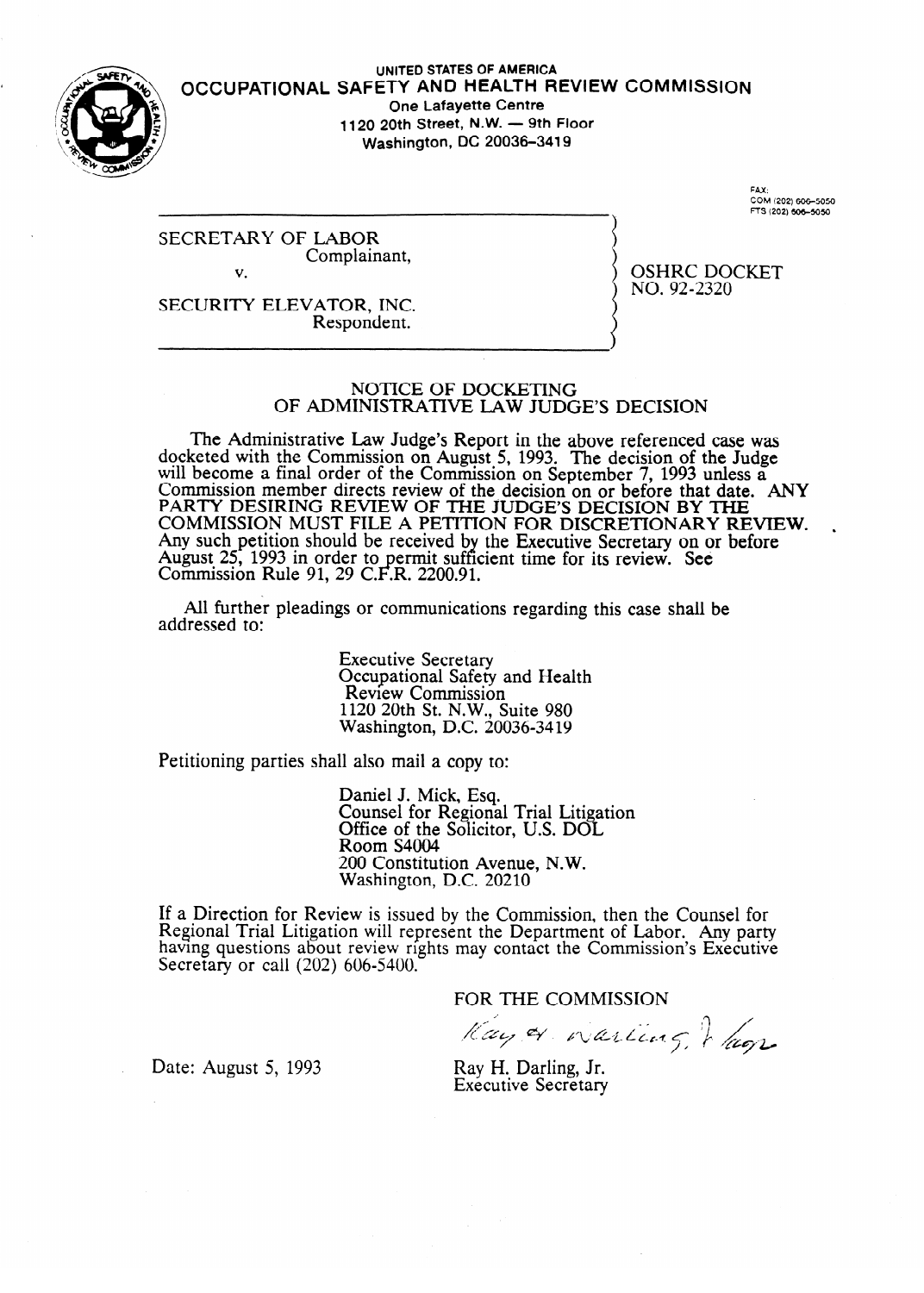## DOCKET NO. 92-2320

.

## NOTICE IS GIVEN TO THE FOLLOWING:

 $\mathbf{r}$ 

Daniel J. Mick, Esq.<br>Counsel for Pegiona Counsel for Regional Trial Litigation Office of the Solicitor, U.S. DOL ROOM S<del>TOOT</del><br>200 Constitut  $200$  Constitution *Ave.*, N.W. Washington, DC. 20210

Regional Solicitor  $\mathbb{R}$ Office of the Solio 14480 Gateway Building 3535 Market Street Philadelphia, PA 19 Philadelphia, PA 19104

James F. Sassaman, Director of Safety<br>GBCA  $\overline{C}$ P.O. B<br>26 S.O 30 SOUIN 18IN S<br>Philadelphia, B. Philadelphia, PA 19th

Cinci Adminis<br>Occupational Coupational Safety and Treath **One Lafavette Centre**  $120$  20th St. N.W. S Washington,  $\overline{DC}$  2003 1120 20th St. N.W., Suite 990

00102933199:03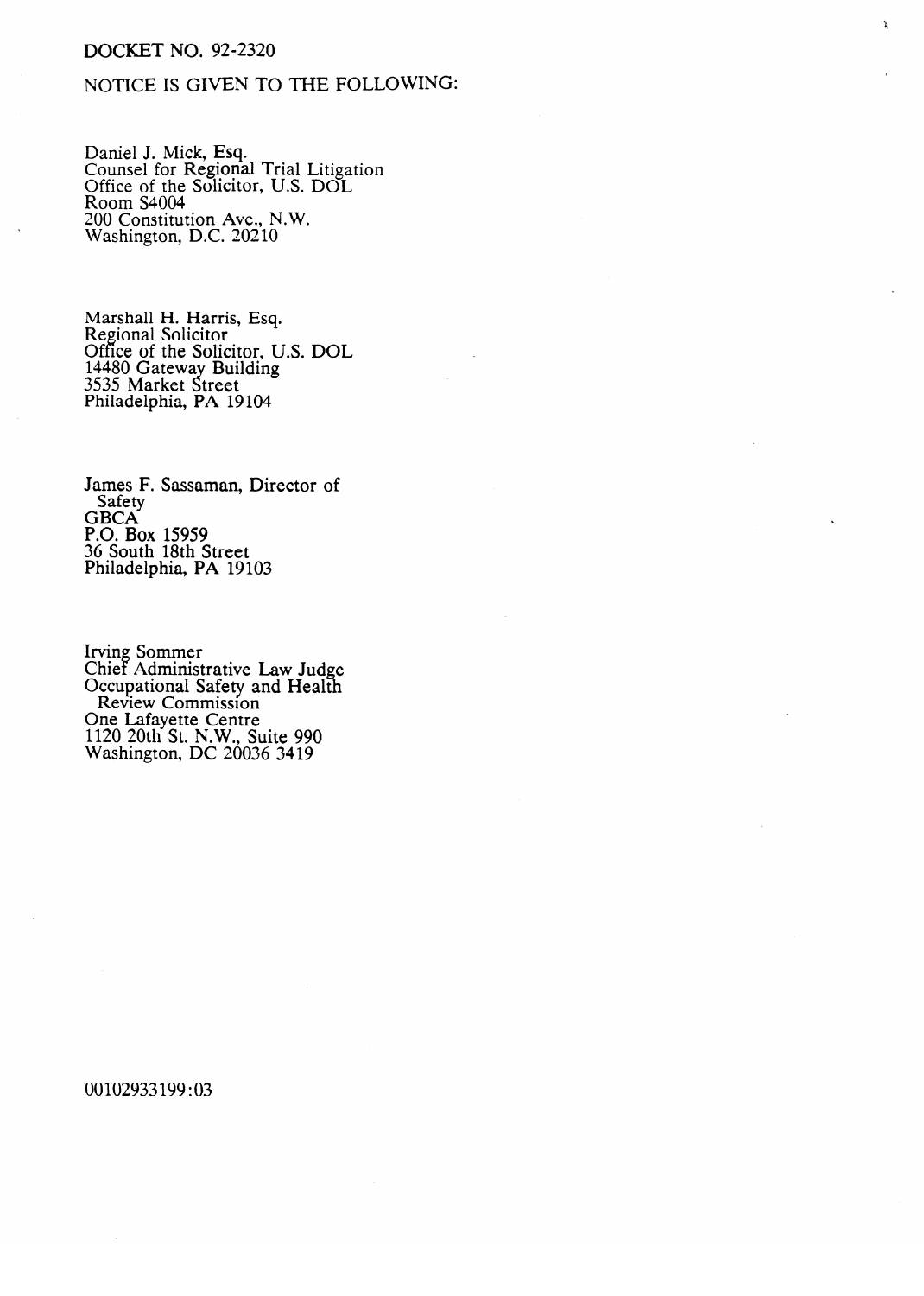

**UNITED STATES OF AMERICA OCCUPATIONAL SAFETY** AND HEALTH **REVIEW COMMISSION One Lafayette Centre**  1120 20th Street, N.W. - 9th Floor **Washington, DC 20036-3419** 

.

PHONE: **COM(202)606-5100 fTS(202) 60&5100**  **FAX: COM (20216~5050 mi (202) 606-5050** 

| SECRETARY OF LABOR,                             |  |
|-------------------------------------------------|--|
| Complainant,                                    |  |
| v.                                              |  |
|                                                 |  |
| SECURITY ELEVATOR, INC., and<br>its successors, |  |
| Respondent.                                     |  |
|                                                 |  |

. Docket No. 92-2320

Appearances:

Maureen A Russo, Esq. James F. Sassaman Philadelphia, Pa. Philadelphia, Pa.

U.S. Dept. of Labor 36 South 18th Street For Complainant For Respondent

Before: Administrative Law Judge Irving Sommer

# **DECISION AND ORDER**

This is a proceeding under Section 10(c) of the Occupational Safety and Health Act of 1970,29 U.S.C. section 651 et seq., (the Act), to review a citation issued by the Secretary of Labor pursuant to section 9(a) of the Act, and the proposed assessment of penalties therein issued, pursuant to section  $10(a)$  of the Act.

Following an inspection of the Respondent's business site at 1032 Black Rock Road, Collegeville, Pennsylvania, the Secretary of Labor issued a citation charging a serious violation of the standard at 29 C.F.R. 1926.350(d)(2) and 29 C.F.R. 1926. 350(j). The alleged violation of 29 C.F.R. 1926.350(j) was settled by the parties prior to trial. A hearing was held on the remaining item in Philadelphia, Pennsylvania. No jurisdictional issues are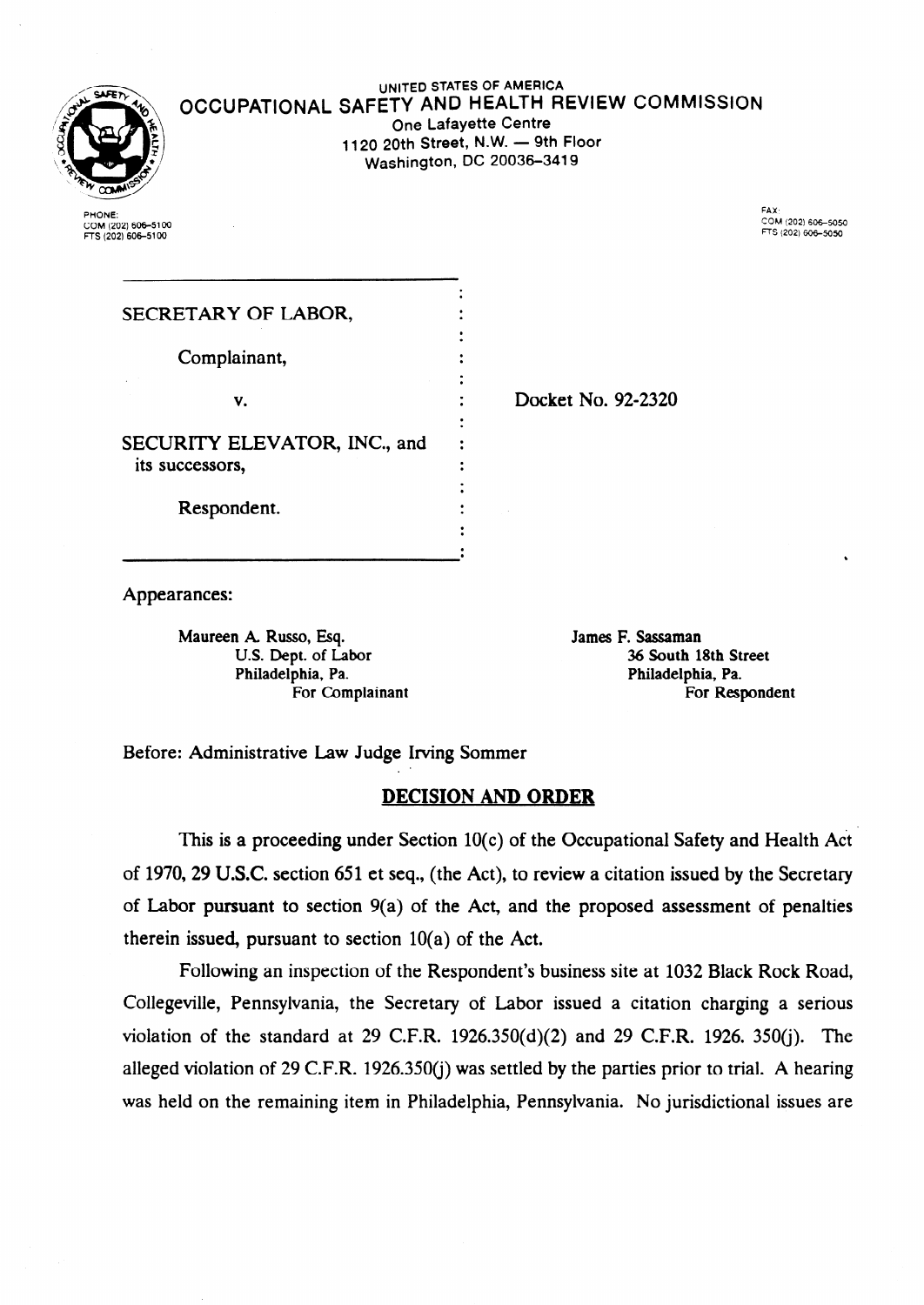is dispute, the parties having pleaded sufficient facts to establish that the Respondent is **subject** to the Act and the Commission has jurisdiction of the parties and of the subject matter.

#### DISCUSSION

# Alleged Violation of 1926.350(d)(2)-Serious Citation 1, item (al

The standard at 1926.350(d)(2) provides:

(d) Use of fuel gas. The employer shall thoroughly instruct employees in the safe use of fuel gas, as follows:

(2) The cylinder valve shall always be opened slowly to prevent damage to the regulator. For quick closing, valves on fuel cylinders **shall not** be opened more than 1 l/4 turns. When a special wrench is required, it shall be left in position on the stem of the valve while the cylinder is is use so that the fuel gas flow can be shut off quickly in case of an emergency. (underlining added). In the **case of manifolded or coupled cylinders, at least'**  one such wrench shall always be available for immediate use. Nothing shali be placed on top of a fuel gas cylinder, when in use, which may damage the safety device or interfere with the quick closing of the valve.

The site visited by the compliance officer was one in which nine buildings were being constructed for Sterling Drug Co. He testified that on April 28, 1992 he observed a fuel gas cylinder not in use, without a special wrench attached. He described the special wrench as one which is of a T-type configuration, and is used to open and closed the cylinder, thusly controlling the gas flow. Compliance officer Doherty states the Respondent's foreman Duffy told him that he had operated the cylinder earlier in the day, and had used a crescent wrench for the job. Doherty testified the fuel-gas cylinder has a square stem, necessitating a special wrench to speedily turn off the gas during an emergency, but he did acknowledge that a crescent wrench can be adjusted to do the job, although he felt not up to the merits of the special one because of some shortcomings. However, the Respondent's foreman stated that he used either a specially contructed T-wrench or a crescent wrench for said operation which were effective, and that such wrenches were immediately next to the